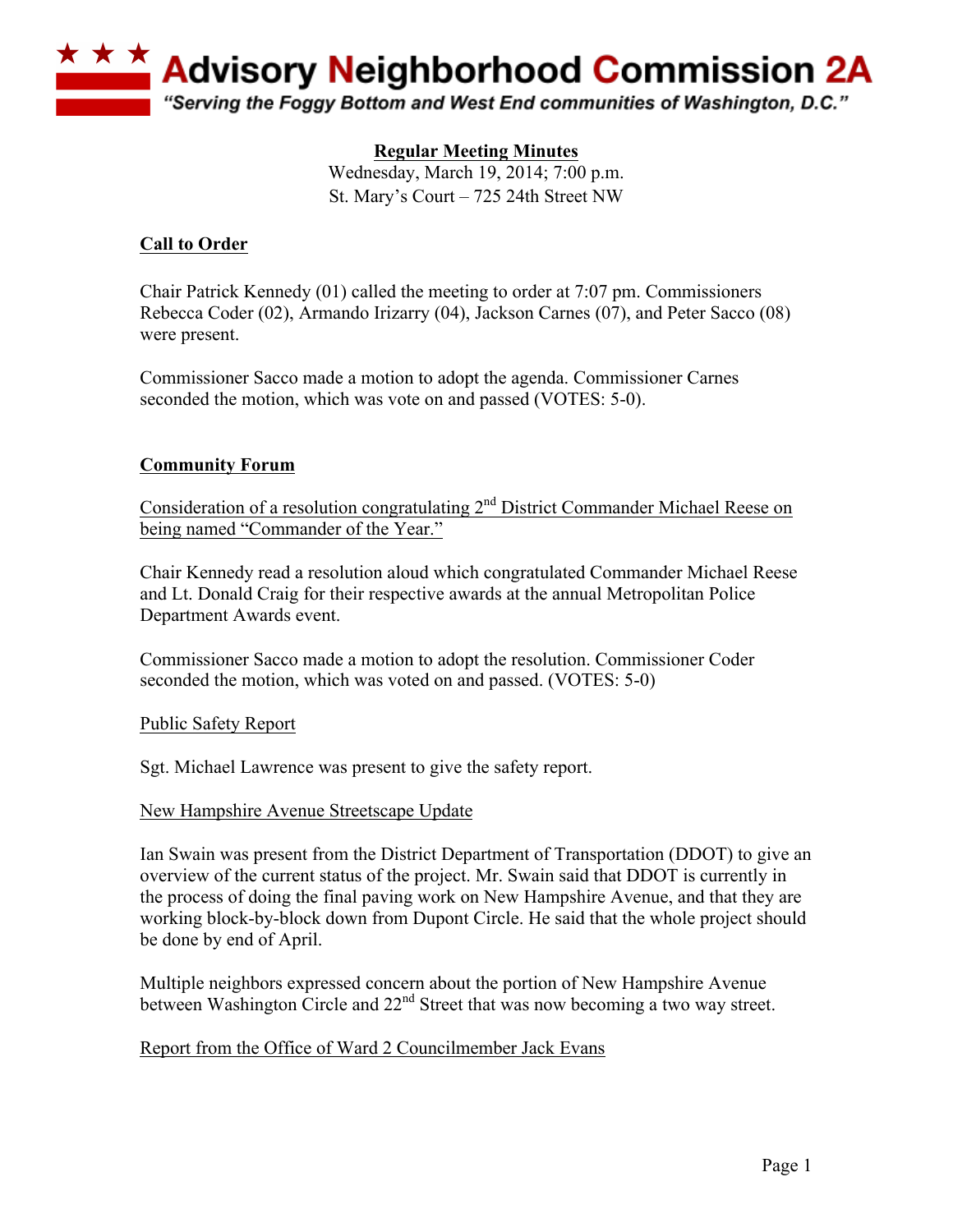Kevin Stogner, from Councilmember Jack Evans' office, was present to give an update from Councilmember Evans' office.

### Report from the Ward 2 Education Network

Chris Sondreal, ANC 2A's representative to the Ward 2 Education Network, was present to give an update on the network.

#### Commissioner Announcements

Commissioner Sacco gave an overview of the last Campus Plan Advisory Committee meeting with GW.

Chair Kennedy thanked Commissioner Harmon for her work on the Shadow Room nightclub negotiations with the Alcoholic Beverage Regulation Administration (ABRA). He also thanked Commissioner Corson for his work on the negotiations with A Bar.

### **General Agenda**

### Discussion of expanding admittance eligibility to G.W.U.'s Health and Wellness Center

#### *Commissioner Sacco recused himself from discussing and voting on this matter.*

Susi Cora from the GW Division of Operations was present to give a presentation on GW's proposal to expand available memberships of GW's Health and Wellness Center to the surrounding Foggy Bottom and West End neighborhoods.

Commissioner Irizarry asked that the membership selection process be public and transparent. Ms. Cora agreed to this.

Ms. Cora said that the DC Zoning Commission, which has to approve the membership policy change, would not take action on the proposal until at least April. Chair Kennedy thus suggested moving the vote to the regular April meeting, which the rest of the Commissioner agreed to.

#### **Regulatory Agenda**

# Consideration of request for a minor modification to P.U.D. 06-11C/06-12C (G.W.U. School of Public Health) to permit additional signage

#### *Commissioner Sacco recused himself from discussing and voting on the matter.*

David Avitabile, legal counsel for GW on this matter, and Susi Cora were present to talk about the proposal. GW was proposing to install a new sign on the side of the new School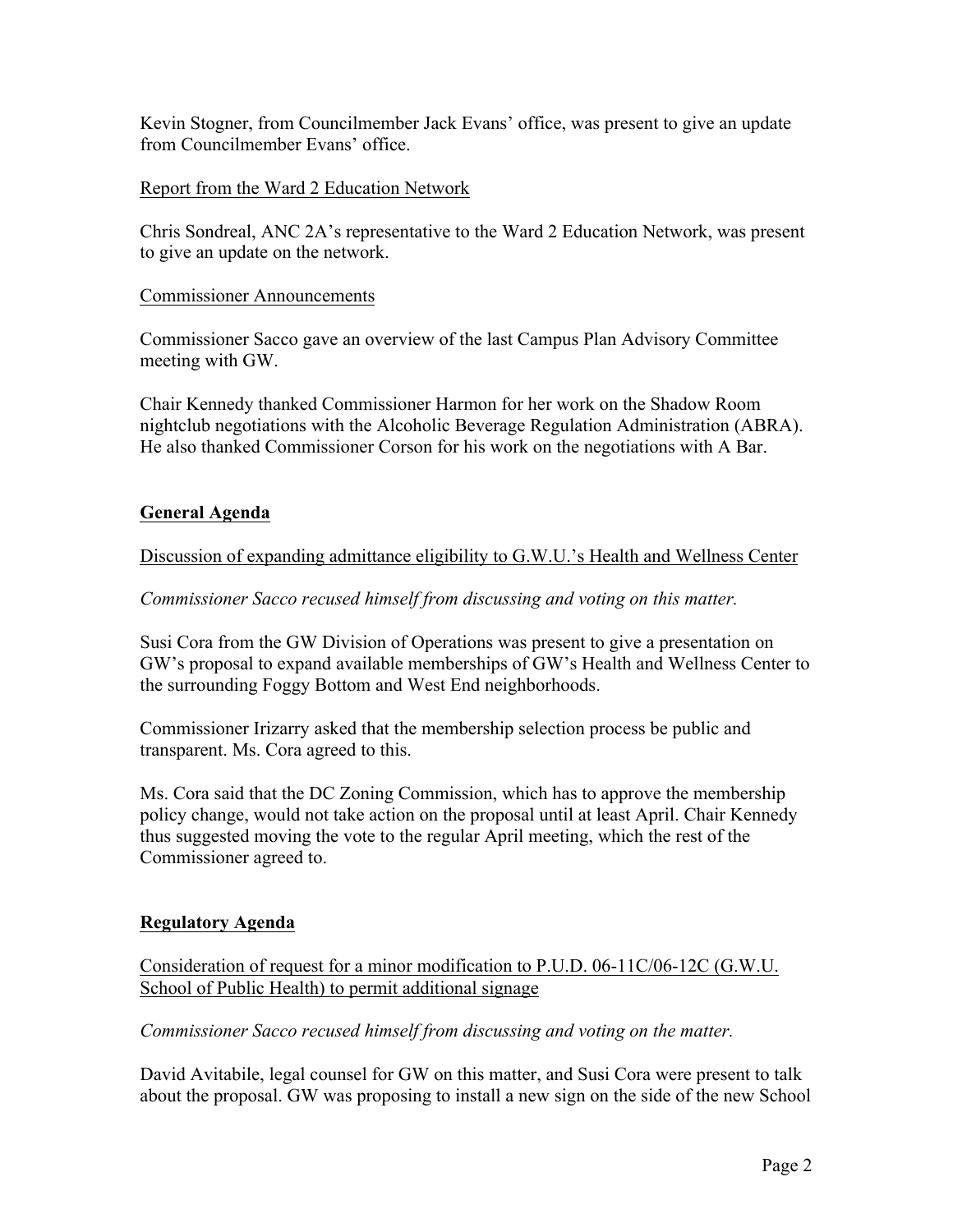of Public Health building to reflect the school's name change to the Milken Institute School of Public Health.

Ms. Cora presented a packet to the commission that went over the plans and renderings of the proposed sign.

Commissioner Carnes made a motion to take no objection on the new sign proposal. Commissioner Coder seconded the motion, which was voted on and passed (VOTES: 4- 0, Commissioner Sacco recused).

Consideration of a resolution regarding the Commission's preference for amenities in a Planned Unit Development at 2100 K Street

Since Commissioner Harmon, whose SMD the project is in, was not present, Chair Kennedy suggested that the Commission would just discuss amenities for the project with no vote on a resolution, which the rest of the commission agreed to.

*Commissioner Coder abstained from discussion on the amenities due to her position on the Board of the Foggy Bottom West End Village.*

Marina Streznewski, a Foggy Bottom resident, suggested an amenity where public space in either the new building or somewhere else in the neighborhood would be allocated for ANC, Foggy Bottom Association, and other community organization meetings

Sara Maddux, another Foggy Bottom resident, suggested an amenity where some sort of theater space would be created in the new building, in addition to possible funding for a second entrance for the Foggy Bottom Metro station.

Mary Bernstein from the Foggy Bottom West End Village requested an amenity of \$50,000 in funding to be used over a two-year period to start a part-time medical advocacy program with the Village, where volunteers would be trained to be health advocates for the neighborhood's senior residents.

Chair Kennedy also talked about Commissioner Harmon's request for a new neighborhood playground.

### Consideration of appeals filed of the Zoning Administrator's rulings regarding Hyatt Place, 2121 M Street

Ilan Scharfstein, who serves as the representative for Renaissance Centro, the developer of the hotel; and David Avitabile, the legal counsel for the project, were present to talk about a recently filed appeal, asking that the ANC weigh in on the matter.

Mr. Avitabile said that the owner of 1200 New Hampshire NW, an office building next to the proposed Hyatt Place Hotel site, filed an appeal to the Board of Zoning Adjustment (BZA) on the decision made by Board of Zoning, which approved the hotel development.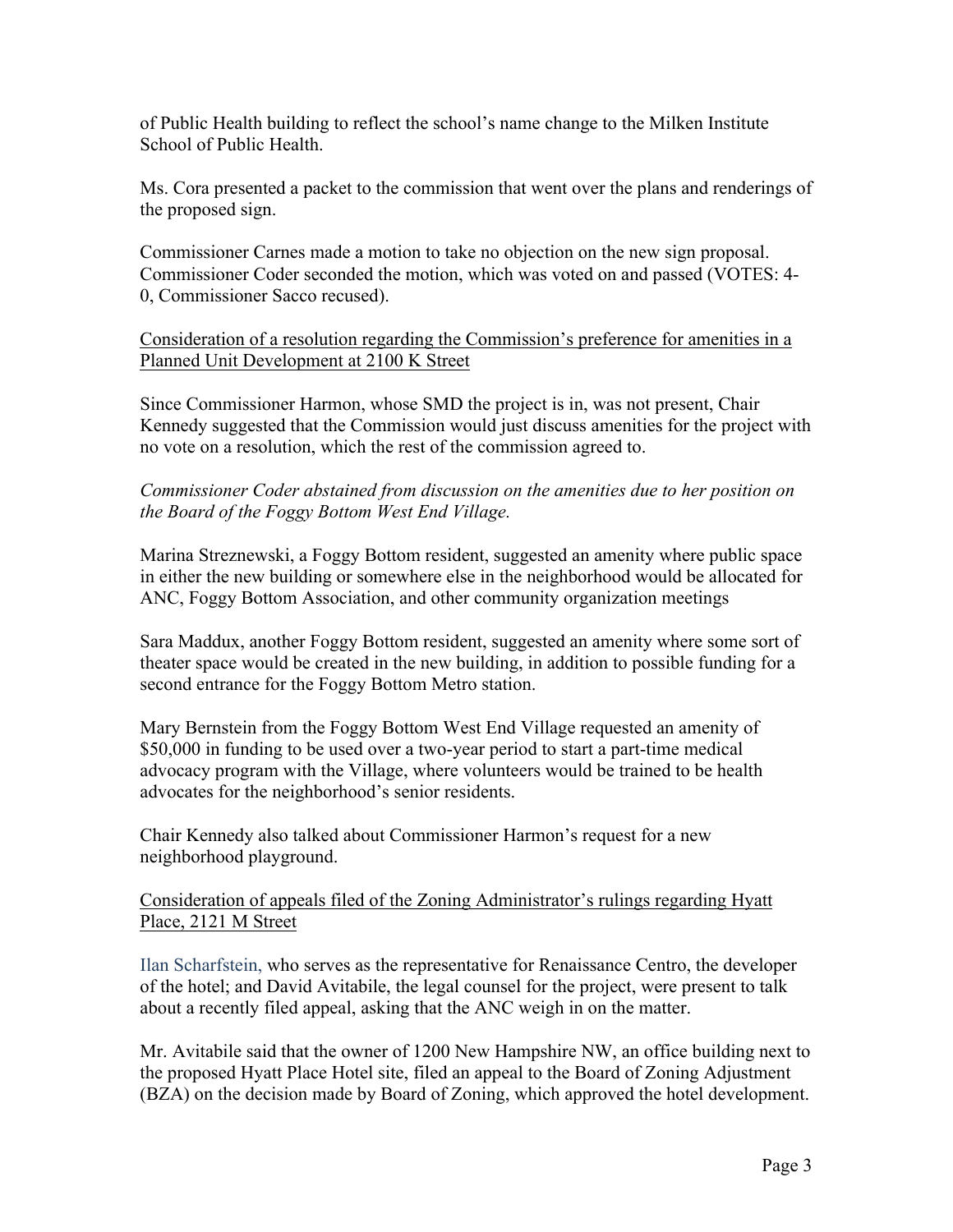Mr. Avitabile said that the office building was built up to it's lot line and the owner now does not want to get rid of the building's windows for the portion of the building that abuts the proposed hotel.

Mr. Avitabile said that the owner of the office building alleges that the hotel does not have sufficient parking in its proposal.

Commissioner Coder read a resolution aloud which Sally Blumenthal, President of the 22 West Condo Association, wrote on the matter.

Commissioner Coder made a motion to adopt her resolution. Commissioner Irizarry seconded the motion, which was voted on and passed (VOTES: 5-0).

Mr. Avitabile and Mr. Scharfstein also talked about ongoing negotiations with Sally Blumenthal and the 22 West Condo Association about an issue over the proposed lighted sign on the hotel exterior.

#### Hilton Garden Inn Sign

Sally Blumenthal, President of the 22 West Condo Association, was present to talk about the potential of a full appeal to the Board of Zoning Adjustment (BZA) on the backlit sign installed on the new Hilton Garden Inn in the West End. She asked the ANC to join in on the appeal to the BZA.

Ms. Blumenthal wrote up a resolution on the matter for the commission. Commissioner Coder read Ms. Blumenthal's resolution aloud and made a motion to adopt the resolution. Commissioner Sacco seconded the motion, which was voted on and passed (VOTES: 5- 0).

# Application by Campono (ABRA-094362), 600 New Hampshire Avenue, for a new Class "DR" license

Brian Malloy, legal counsel for the application, was present representing the applicant. He said that the applicant's liquor license application with the Alcoholic Beverage Regulation Administration (ABRA) had the listed restaurant hours of being open until 11 pm, seven days a week. He also stated that the applicant was not seeking an entertainment endorsement with the application.

Commissioner Irizarry made a motion to support the class "DR" license application. Commissioner Coder seconded the motion, which was voted on and passed (VOTES: 5- 0).

Commissioner Irizarry made a motion to support the applicant's request for a stipulated license so that the establishment may begin alcoholic beverage sales and service immediately. Commissioner Coder seconded the motion, which was voted on and passed (VOTES: 5-0).